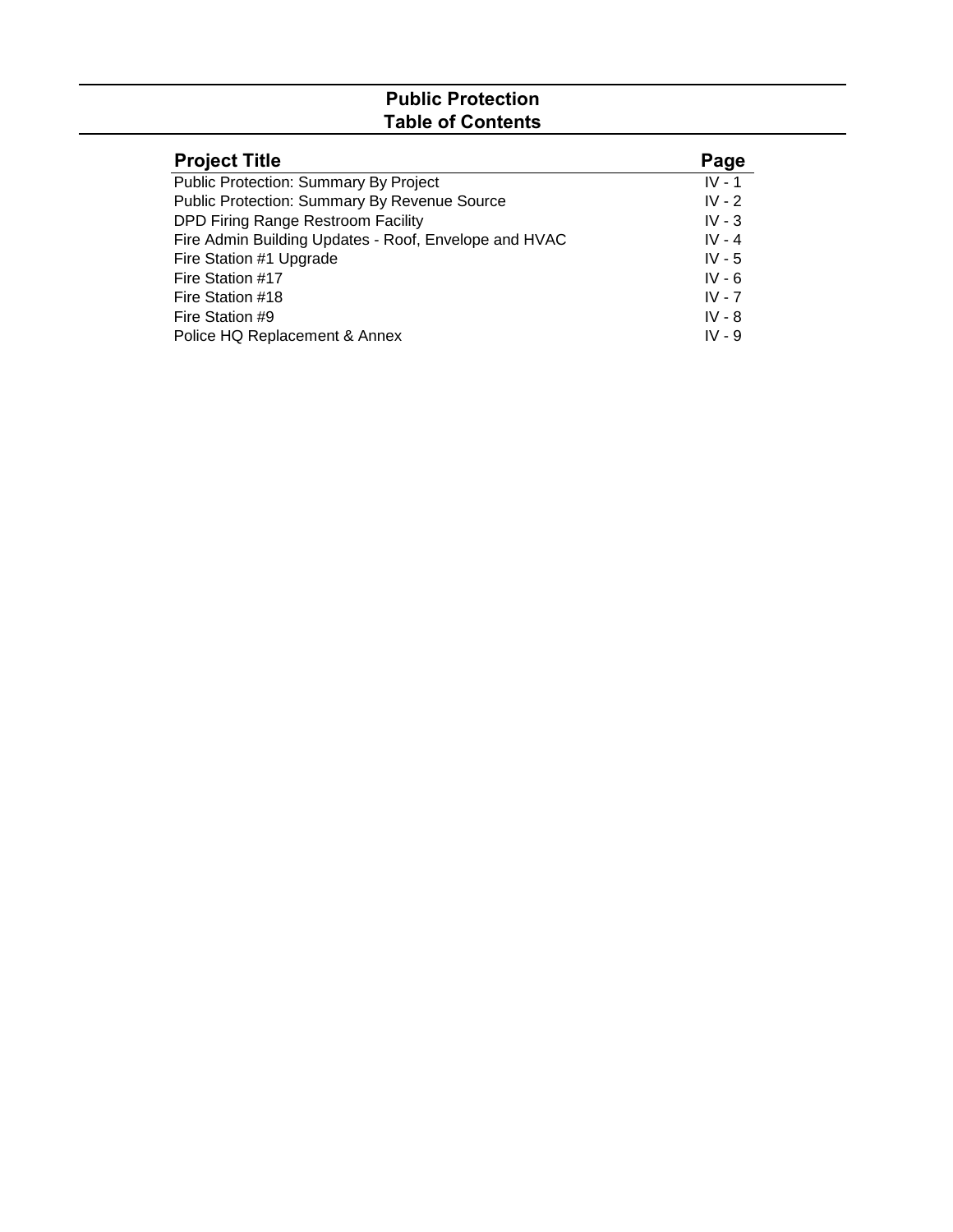|                                                                          |                   |             |             | <b>SUMMARY BY PROJECT</b> |             |             |             |                        |                      |
|--------------------------------------------------------------------------|-------------------|-------------|-------------|---------------------------|-------------|-------------|-------------|------------------------|----------------------|
| Category                                                                 | <b>Prior Year</b> | FY 2015-16  | FY 2016-17  | FY 2017-18                | FY 2018-19  | FY 2019-20  | FY 2020-21  | <b>Future</b><br>Years | <b>Total Request</b> |
| <b>DPD Firing</b><br>Range<br>Restroom<br>Facility                       | 258,582           | 0           | 0           | 0                         | 0           | 0           | 0           | 0                      | 258,582              |
| Fire Admin<br><b>Building</b><br>Updates -<br>Roof, Env &<br><b>HVAC</b> | $\mathbf 0$       | 730,000     | $\mathbf 0$ | $\mathbf 0$               | 0           | 0           | $\mathbf 0$ | 0                      | 730,000              |
| Fire Station #1<br>Upgrade                                               | 553,523           | 0           | $\mathbf 0$ | $\mathbf 0$               | 0           | $\mathbf 0$ | $\Omega$    | 0                      | 553,523              |
| Fire Station #17                                                         | 5,400,000         | 0           | 0           | 0                         | 0           | 0           | $\mathbf 0$ | 0                      | 5,400,000            |
| Fire Station #18                                                         | $\mathbf 0$       | 1,000,000   | 0           | 0                         | 0           | 0           | 3,212,202   | 3,308,568              | 7,520,770            |
| Fire Station #9                                                          | 4,321,600         | $\mathbf 0$ | 0           | 0                         | $\mathbf 0$ | 0           | $\mathbf 0$ | $\mathbf 0$            | 4,321,600            |
| Police HQ<br>Replacement &<br>Annex                                      | 62,434,057        | 0           | 0           | 0                         | 0           | 0           | $\mathbf 0$ | 0                      | 62,434,057           |
|                                                                          | \$72,967,762      | \$1,730,000 | \$0         | \$0                       | \$0         | \$0         | \$3,212,202 | \$3,308,568            | \$81,218,532         |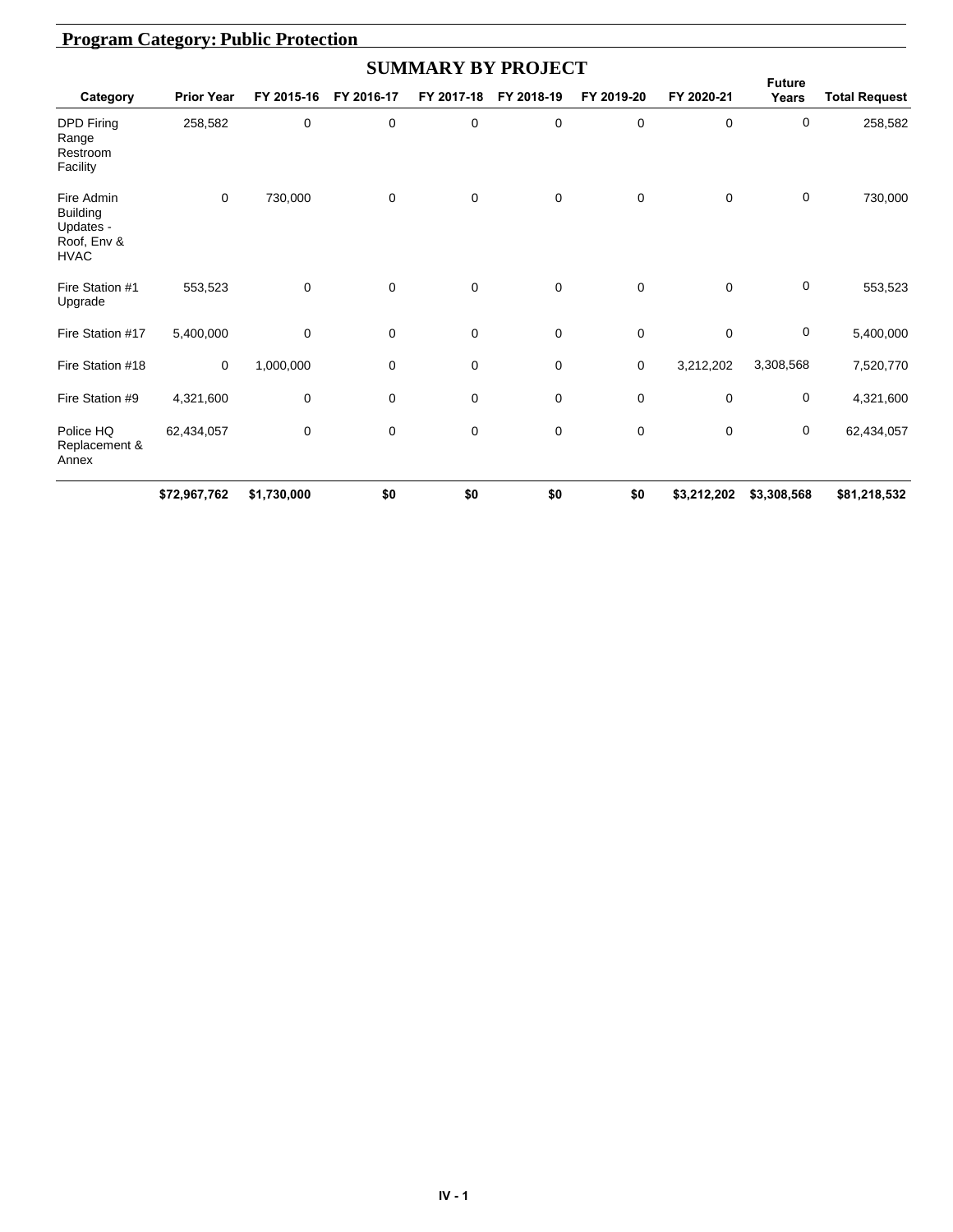#### **SUMMARY BY REVENUE SOURCE**

|                          |                   |             |            |            |            |            |             | <b>Future</b> |                    |
|--------------------------|-------------------|-------------|------------|------------|------------|------------|-------------|---------------|--------------------|
| Category                 | <b>Prior Year</b> | FY 2015-16  | FY 2016-17 | FY 2017-18 | FY 2018-19 | FY 2019-20 | FY 2020-21  | Years         | <b>Total Funds</b> |
| Unidentified             |                   |             |            |            |            | 0          | 3,212,202   | 3,308,568     | 6,520,770          |
| <b>Rev Unauthorized</b>  |                   |             |            |            |            |            |             |               | 0                  |
| <b>Rev Authorized</b>    |                   |             |            |            |            |            |             |               | 0                  |
| Pay-As-You-Go            |                   |             |            |            |            |            |             |               |                    |
| Other                    | 258,582           |             |            |            |            |            |             |               | 258,582            |
| Intergovernmental        |                   |             |            |            |            |            |             |               |                    |
| <b>Installment Sales</b> | 65,854,879        | 1,730,000   |            |            |            |            | $\Omega$    | 0             | 67,584,879         |
| Impact Fees              |                   |             |            |            |            |            |             |               |                    |
| <b>GOB Unauthorized</b>  | 6,854,301         |             |            |            |            |            |             | 0             | 6,854,301          |
| <b>GOB Authorized</b>    |                   |             |            |            |            |            |             |               |                    |
|                          | \$72,967,762      | \$1,730,000 | \$0        | \$0        | \$0        | \$0        | \$3,212,202 | \$3,308,568   | \$81,218,532       |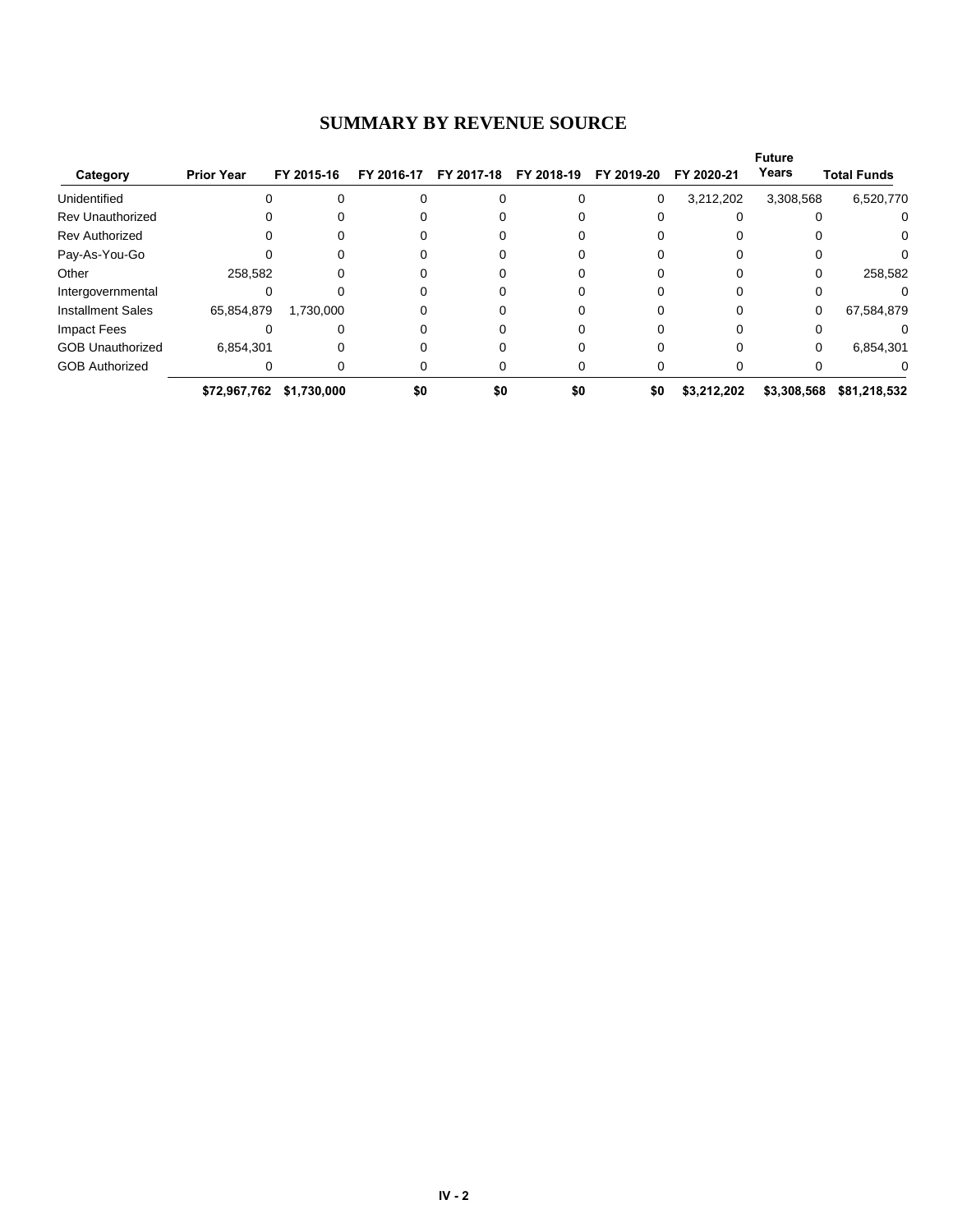| Service Area                       |                                                                         |           | Department        |         |                         | Division/Program:  |         | District:              |              |  |
|------------------------------------|-------------------------------------------------------------------------|-----------|-------------------|---------|-------------------------|--------------------|---------|------------------------|--------------|--|
| <b>Public Protection</b>           |                                                                         |           | Police            |         | Police                  |                    |         | 2                      |              |  |
|                                    |                                                                         |           |                   |         |                         |                    |         |                        |              |  |
| <b>Project Title</b>               |                                                                         |           | <b>Pin Number</b> |         |                         | <b>Master Plan</b> |         |                        |              |  |
| DPD Firing Range Restroom Facility |                                                                         |           | 0857-03-13-8559   |         |                         |                    |         |                        |              |  |
| <b>Project Description</b>         |                                                                         |           |                   |         |                         |                    |         |                        |              |  |
|                                    | Construct restrooms and appropriate access to them at the firing range. |           |                   |         |                         |                    |         |                        |              |  |
|                                    |                                                                         |           |                   |         |                         |                    |         |                        |              |  |
|                                    |                                                                         |           |                   |         |                         |                    |         |                        |              |  |
|                                    |                                                                         |           |                   |         |                         |                    |         |                        |              |  |
|                                    |                                                                         |           |                   |         |                         |                    |         |                        |              |  |
|                                    |                                                                         |           |                   |         |                         |                    |         |                        |              |  |
| <b>PROJECT STATUS -</b>            |                                                                         | June 2015 |                   |         | <b>PROJECTED DATES:</b> |                    |         | <b>TYPE REQUEST</b>    |              |  |
|                                    | <b>Total Expenditures</b>                                               |           | \$0               |         | Beginning               | 07/14              |         | Continuation           |              |  |
|                                    |                                                                         |           |                   |         | Completion              | 12/16              |         |                        |              |  |
| <b>Appropriation</b>               | <b>Prior Year</b>                                                       | 2015-16   | 2016-17           | 2017-18 | 2018-19                 | 2019-20            | 2020-21 | <b>Future</b><br>Years | <b>TOTAL</b> |  |
| Planning/Design                    | \$45,667                                                                | \$0       | \$0               | \$0     | \$0                     | \$0                | \$0     | \$0                    | \$45,667     |  |
| Construction                       | \$212,915                                                               | \$0       | \$0               | \$0     | \$0                     | \$0                | \$0     | \$0                    | \$212,915    |  |
| <b>Total</b>                       | \$258,582                                                               | \$0       | \$0               | \$0     | \$0                     | \$0                | \$0     | \$0                    | \$258,582    |  |
| Revenue                            | <b>Prior Year</b>                                                       | 2015-16   | 2016-17           | 2017-18 | 2018-19                 | 2019-20            | 2020-21 | <b>Future</b><br>Years | <b>TOTAL</b> |  |
| Other                              | \$258,582                                                               | \$0       | \$0               | \$0     | \$0                     | \$0                | \$0     | \$0                    | \$258,582    |  |
| Unidentified                       | \$0                                                                     | \$0       | \$0               | \$0     | \$0                     | \$0                | \$0     | \$0                    | \$0          |  |
| <b>Total</b>                       | \$258,582                                                               | \$0       | \$0               | \$0     | \$0                     | \$0                | \$0     | \$0                    | \$258,582    |  |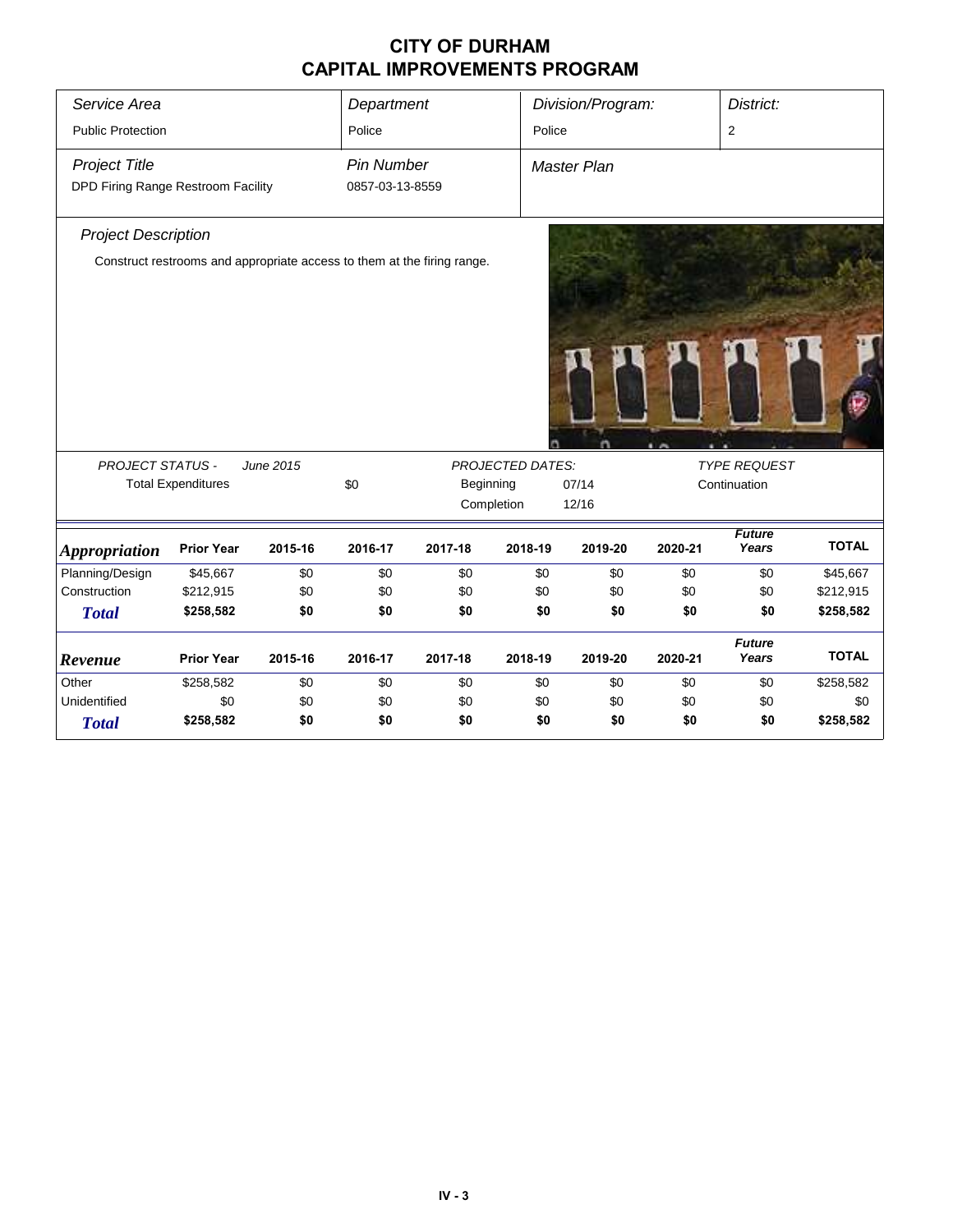| Service Area                                      |                           |                                                                                                                                                                                                                                                                                                                                                                                                                                                                                       | Department        |         |                                      | Division/Program:  |            | District:              |              |  |
|---------------------------------------------------|---------------------------|---------------------------------------------------------------------------------------------------------------------------------------------------------------------------------------------------------------------------------------------------------------------------------------------------------------------------------------------------------------------------------------------------------------------------------------------------------------------------------------|-------------------|---------|--------------------------------------|--------------------|------------|------------------------|--------------|--|
| <b>Public Protection</b>                          |                           |                                                                                                                                                                                                                                                                                                                                                                                                                                                                                       | Fire              |         |                                      |                    |            | 1                      |              |  |
| <b>Project Title</b>                              |                           |                                                                                                                                                                                                                                                                                                                                                                                                                                                                                       | <b>Pin Number</b> |         |                                      | <b>Master Plan</b> |            |                        |              |  |
| Fire Admin Building Updates - Roof, Env<br>& HVAC |                           |                                                                                                                                                                                                                                                                                                                                                                                                                                                                                       | 0842-01-18-1935   |         |                                      |                    |            |                        |              |  |
| <b>Project Description</b>                        |                           |                                                                                                                                                                                                                                                                                                                                                                                                                                                                                       |                   |         |                                      |                    |            |                        |              |  |
| <b>PROJECT STATUS -</b>                           | <b>Total Expenditures</b> | This project will address critical Fire Administration maintenance items<br>including a failing roof system and near-end of life HVAC system. The project<br>will also correct the cosmetic issues left from an old structural settlement<br>issue. Additionaly, the project will provide a long requested security<br>improvement for fire department staff by adding a secondary entry door in the<br>lobby area to control civilian access to the staff office areas.<br>June 2015 | \$0               |         | <b>PROJECTED DATES:</b><br>Beginning | 07/15              | <b>New</b> | <b>TYPE REQUEST</b>    |              |  |
|                                                   |                           |                                                                                                                                                                                                                                                                                                                                                                                                                                                                                       |                   |         | 06/16<br>Completion                  |                    |            |                        |              |  |
| <b>Appropriation</b>                              | <b>Prior Year</b>         | 2015-16                                                                                                                                                                                                                                                                                                                                                                                                                                                                               | 2016-17           | 2017-18 | 2018-19                              | 2019-20            | 2020-21    | <b>Future</b><br>Years | <b>TOTAL</b> |  |
| Planning/Design                                   | \$0                       | \$63,000                                                                                                                                                                                                                                                                                                                                                                                                                                                                              | \$0               | \$0     | \$0                                  | \$0                | \$0        | \$0                    | \$63,000     |  |
| Construction                                      | \$0                       | \$667,000                                                                                                                                                                                                                                                                                                                                                                                                                                                                             | \$0               | \$0     | \$0                                  | \$0                | \$0        | \$0                    | \$667,000    |  |
| <b>Total</b>                                      | \$0                       | \$730,000                                                                                                                                                                                                                                                                                                                                                                                                                                                                             | \$0               | \$0     | \$0                                  | \$0                | \$0        | \$0                    | \$730,000    |  |
| Revenue                                           | <b>Prior Year</b>         | 2015-16                                                                                                                                                                                                                                                                                                                                                                                                                                                                               | 2016-17           | 2017-18 | 2018-19                              | 2019-20            | 2020-21    | <b>Future</b><br>Years | <b>TOTAL</b> |  |
| <b>Installment Sales</b>                          | \$0                       | \$730,000                                                                                                                                                                                                                                                                                                                                                                                                                                                                             | \$0               | \$0     | \$0                                  | \$0                | \$0        | \$0                    | \$730,000    |  |
| <b>Total</b>                                      | \$0                       | \$730,000                                                                                                                                                                                                                                                                                                                                                                                                                                                                             | \$0               | \$0     | \$0                                  | \$0                | \$0        | \$0                    | \$730,000    |  |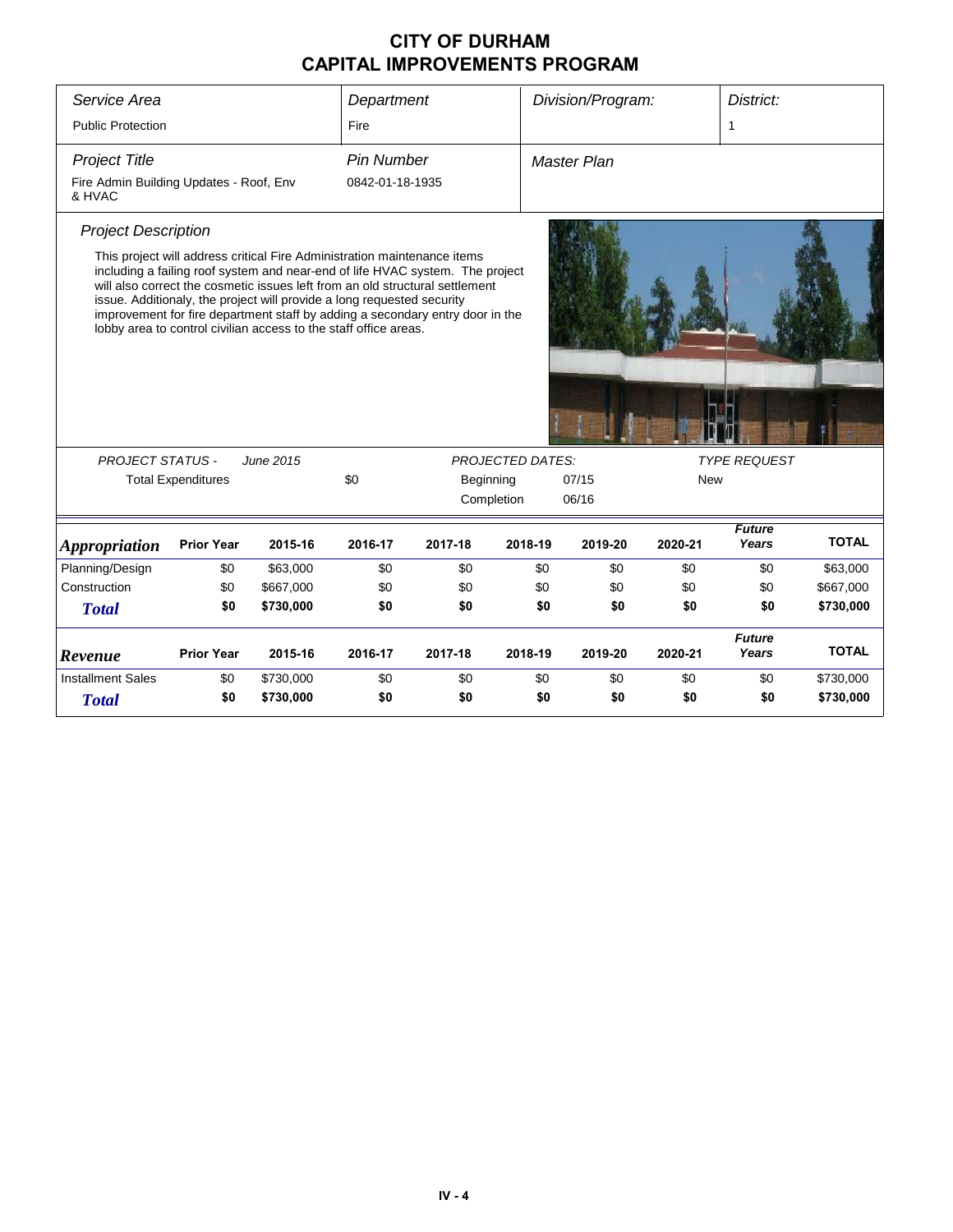| Service Area<br><b>Public Protection</b>                                                                                                                                                                                             | Department<br><b>General Services</b>                                                 |                                                                                                                                                               |                                                                           | Division/Program:                                                         |                                                                           | District:<br>5                                                            |                                                                           |                                                                           |                                                                                       |  |
|--------------------------------------------------------------------------------------------------------------------------------------------------------------------------------------------------------------------------------------|---------------------------------------------------------------------------------------|---------------------------------------------------------------------------------------------------------------------------------------------------------------|---------------------------------------------------------------------------|---------------------------------------------------------------------------|---------------------------------------------------------------------------|---------------------------------------------------------------------------|---------------------------------------------------------------------------|---------------------------------------------------------------------------|---------------------------------------------------------------------------------------|--|
| <b>Project Title</b><br>Fire Station #1 Upgrade                                                                                                                                                                                      |                                                                                       |                                                                                                                                                               | <b>Pin Number</b><br>0831-05-07-2679                                      |                                                                           |                                                                           | Master Plan<br><b>Facility Condition Assessment</b>                       |                                                                           |                                                                           |                                                                                       |  |
| <b>Project Description</b><br>system and interior finishes.                                                                                                                                                                          |                                                                                       | This project upgrades conditions at Fire Station #1. This 18,000 square foot<br>facility was built in 1964. Project repairs include the HVAC system, plumbing |                                                                           |                                                                           |                                                                           |                                                                           |                                                                           |                                                                           |                                                                                       |  |
| <b>PROJECT STATUS -</b><br>June 2015<br><b>Total Expenditures</b>                                                                                                                                                                    |                                                                                       | \$94,651                                                                                                                                                      | <b>PROJECTED DATES:</b><br>Beginning<br>Completion                        |                                                                           |                                                                           | 07/13<br>06/16                                                            |                                                                           | <b>TYPE REQUEST</b><br>Continuation                                       |                                                                                       |  |
| <i><b>Appropriation</b></i>                                                                                                                                                                                                          | <b>Prior Year</b>                                                                     | 2015-16                                                                                                                                                       | 2016-17                                                                   | 2017-18                                                                   | 2018-19                                                                   | 2019-20                                                                   | 2020-21                                                                   | <b>Future</b><br>Years                                                    | <b>TOTAL</b>                                                                          |  |
| Planning/Design<br>Construction<br>Contingency<br><b>Total</b>                                                                                                                                                                       | \$113,355<br>\$436,516<br>\$3,652<br>\$553,523                                        | \$0<br>\$0<br>\$0<br>\$0                                                                                                                                      | \$0<br>\$0<br>\$0<br>\$0                                                  | \$0<br>\$0<br>\$0<br>\$0                                                  | \$0<br>\$0<br>\$0<br>\$0                                                  | \$0<br>\$0<br>\$0<br>\$0                                                  | \$0<br>\$0<br>\$0<br>\$0                                                  | \$0<br>\$0<br>\$0<br>\$0                                                  | \$113,355<br>\$436,516<br>\$3,652<br>\$553,523                                        |  |
| Revenue                                                                                                                                                                                                                              | <b>Prior Year</b>                                                                     | 2015-16                                                                                                                                                       | 2016-17                                                                   | 2017-18                                                                   | 2018-19                                                                   | 2019-20                                                                   | 2020-21                                                                   | <b>Future</b><br>Years                                                    | <b>TOTAL</b>                                                                          |  |
| Pay-As-You-Go<br><b>GOB Authorized</b><br><b>GOB Unauthorize</b><br><b>Rev Authorized</b><br><b>Rev Unauthorized</b><br><b>Installment Sales</b><br><b>Impact Fees</b><br>Intergovernmental<br>Other<br>Unidentified<br><b>Total</b> | \$0<br>\$0<br>\$0<br>\$0<br>\$0<br>\$553,523<br>\$0<br>\$0<br>\$0<br>\$0<br>\$553,523 | \$0<br>\$0<br>\$0<br>\$0<br>\$0<br>\$0<br>\$0<br>\$0<br>\$0<br>\$0<br>\$0                                                                                     | \$0<br>\$0<br>\$0<br>\$0<br>\$0<br>\$0<br>\$0<br>\$0<br>\$0<br>\$0<br>\$0 | \$0<br>\$0<br>\$0<br>\$0<br>\$0<br>\$0<br>\$0<br>\$0<br>\$0<br>\$0<br>\$0 | \$0<br>\$0<br>\$0<br>\$0<br>\$0<br>\$0<br>\$0<br>\$0<br>\$0<br>\$0<br>\$0 | \$0<br>\$0<br>\$0<br>\$0<br>\$0<br>\$0<br>\$0<br>\$0<br>\$0<br>\$0<br>\$0 | \$0<br>\$0<br>\$0<br>\$0<br>\$0<br>\$0<br>\$0<br>\$0<br>\$0<br>\$0<br>\$0 | \$0<br>\$0<br>\$0<br>\$0<br>\$0<br>\$0<br>\$0<br>\$0<br>\$0<br>\$0<br>\$0 | \$0<br>\$0<br>\$0<br>\$0<br>\$0<br>\$553,523<br>\$0<br>\$0<br>\$0<br>\$0<br>\$553,523 |  |
| <b>Operating</b>                                                                                                                                                                                                                     | <b>Prior Year</b>                                                                     | 2015-16                                                                                                                                                       | 2016-17                                                                   | 2017-18                                                                   | 2018-19                                                                   | 2019-20                                                                   | 2020-21                                                                   | <b>Future</b><br>Years                                                    | <b>TOTAL</b>                                                                          |  |
| <b>Capital Outlay</b><br>Maint/Operations<br>Personnel<br><b>Total</b>                                                                                                                                                               | \$0<br>\$0<br>\$0<br>\$0                                                              | \$0<br>\$0<br>\$0<br>\$0                                                                                                                                      | \$0<br>\$0<br>\$0<br>\$0                                                  | \$0<br>\$0<br>\$0<br>\$0                                                  | \$0<br>\$0<br>\$0<br>\$0                                                  | \$0<br>\$0<br>\$0<br>\$0                                                  | \$0<br>\$0<br>\$0<br>\$0                                                  | \$0<br>\$0<br>\$0<br>\$0                                                  | \$0<br>\$0<br>\$0<br>\$0                                                              |  |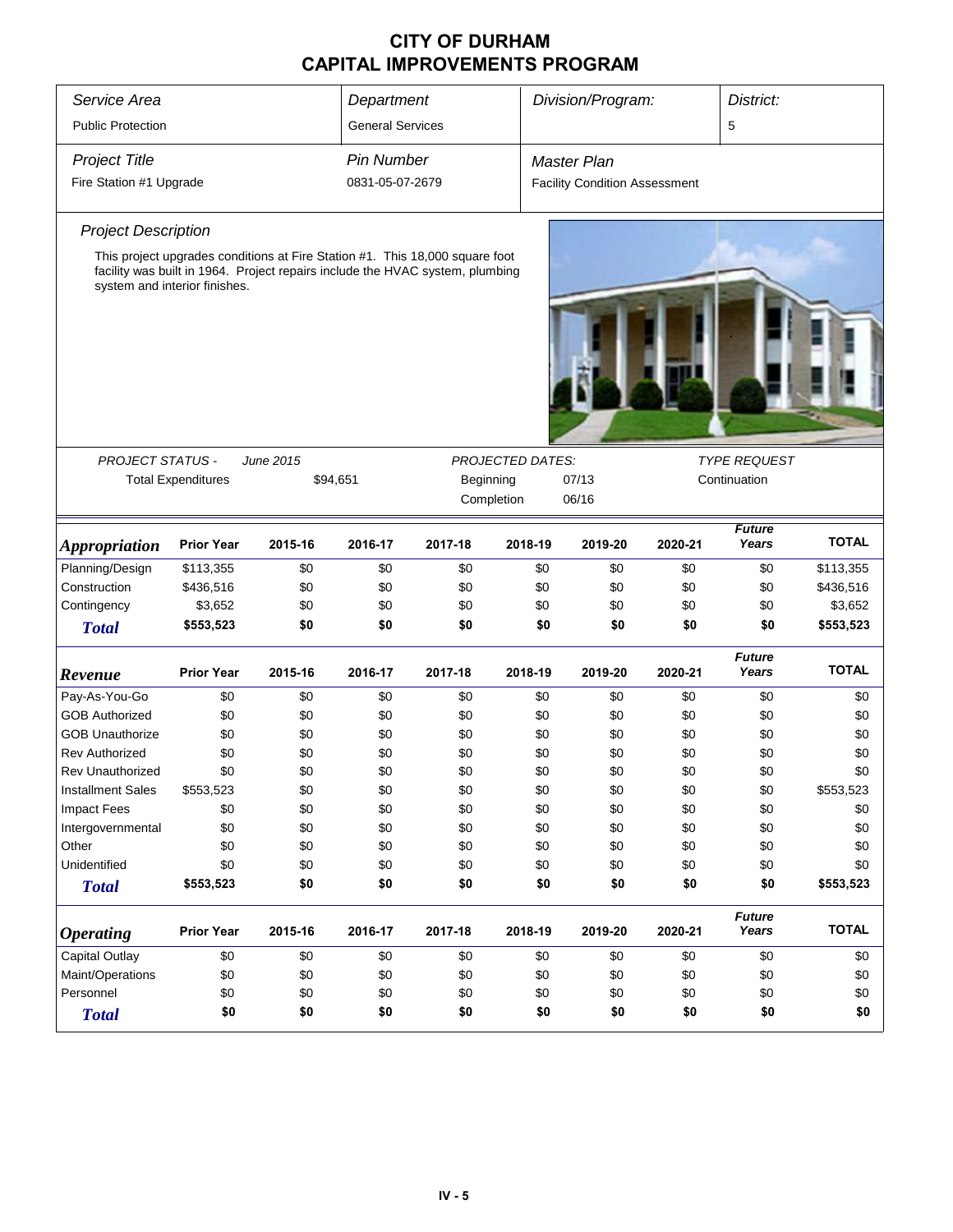| Service Area                |                                                                                                                                                                                                                                                                                                                |           | Department        |            |                         | Division/Program:  |         | District:                           |              |  |  |
|-----------------------------|----------------------------------------------------------------------------------------------------------------------------------------------------------------------------------------------------------------------------------------------------------------------------------------------------------------|-----------|-------------------|------------|-------------------------|--------------------|---------|-------------------------------------|--------------|--|--|
| <b>Public Protection</b>    |                                                                                                                                                                                                                                                                                                                |           | Fire              |            |                         | Fire               |         | All                                 |              |  |  |
| <b>Project Title</b>        |                                                                                                                                                                                                                                                                                                                |           | <b>Pin Number</b> |            |                         | <b>Master Plan</b> |         |                                     |              |  |  |
| Fire Station #17            |                                                                                                                                                                                                                                                                                                                |           | 0769-01-09-5180   |            |                         |                    |         |                                     |              |  |  |
| <b>Project Description</b>  |                                                                                                                                                                                                                                                                                                                |           |                   |            |                         |                    |         |                                     |              |  |  |
| SAFER Grant.                | This project constructs a new fire station in the Southeast area (Mineral<br>Springs, Leesville Road, Hwy 70) of the City to address growth and<br>annexation. This project includes new apparatus purchase needed to provide<br>services, and will be staffed with 15 existing firefighters hired through the |           |                   |            |                         |                    |         |                                     |              |  |  |
|                             |                                                                                                                                                                                                                                                                                                                |           |                   |            |                         |                    |         |                                     |              |  |  |
|                             |                                                                                                                                                                                                                                                                                                                |           |                   |            |                         |                    |         |                                     |              |  |  |
| <b>PROJECT STATUS -</b>     | <b>Total Expenditures</b>                                                                                                                                                                                                                                                                                      | June 2015 | \$0               | Beginning  | <b>PROJECTED DATES:</b> | 07/13              |         | <b>TYPE REQUEST</b><br>Continuation |              |  |  |
|                             |                                                                                                                                                                                                                                                                                                                |           |                   | Completion |                         | 06/18              |         |                                     |              |  |  |
| <i><b>Appropriation</b></i> | <b>Prior Year</b>                                                                                                                                                                                                                                                                                              | 2015-16   | 2016-17           | 2017-18    | 2018-19                 | 2019-20            | 2020-21 | <b>Future</b><br>Years              | <b>TOTAL</b> |  |  |
| Planning/Design             | \$225,000                                                                                                                                                                                                                                                                                                      | \$0       | \$0               | \$0        | \$0                     | \$0                | \$0     | \$0                                 | \$225,000    |  |  |
| Construction                | \$3,500,000                                                                                                                                                                                                                                                                                                    | \$0       | \$0               | \$0        | \$0                     | \$0                | \$0     | \$0                                 | \$3,500,000  |  |  |
| Equip/Furnishings           | \$1,650,000                                                                                                                                                                                                                                                                                                    | \$0       | \$0               | \$0        | \$0                     | \$0                | \$0     | \$0                                 | \$1,650,000  |  |  |
| Contingency                 | \$25,000                                                                                                                                                                                                                                                                                                       | \$0       | \$0               | \$0        | \$0                     | \$0                | \$0     | \$0                                 | \$25,000     |  |  |
| <b>Total</b>                | \$5,400,000                                                                                                                                                                                                                                                                                                    | \$0       | \$0               | \$0        | \$0                     | \$0                | \$0     | \$0                                 | \$5,400,000  |  |  |
| Revenue                     | <b>Prior Year</b>                                                                                                                                                                                                                                                                                              | 2015-16   | 2016-17           | 2017-18    | 2018-19                 | 2019-20            | 2020-21 | <b>Future</b><br>Years              | <b>TOTAL</b> |  |  |
| <b>Installment Sales</b>    | \$5,400,000                                                                                                                                                                                                                                                                                                    | \$0       | \$0               | \$0        | \$0                     | \$0                | \$0     | \$0                                 | \$5,400,000  |  |  |
| Unidentified                | \$0                                                                                                                                                                                                                                                                                                            | \$0       | \$0               | \$0        | \$0                     | \$0                | \$0     | \$0                                 | \$0          |  |  |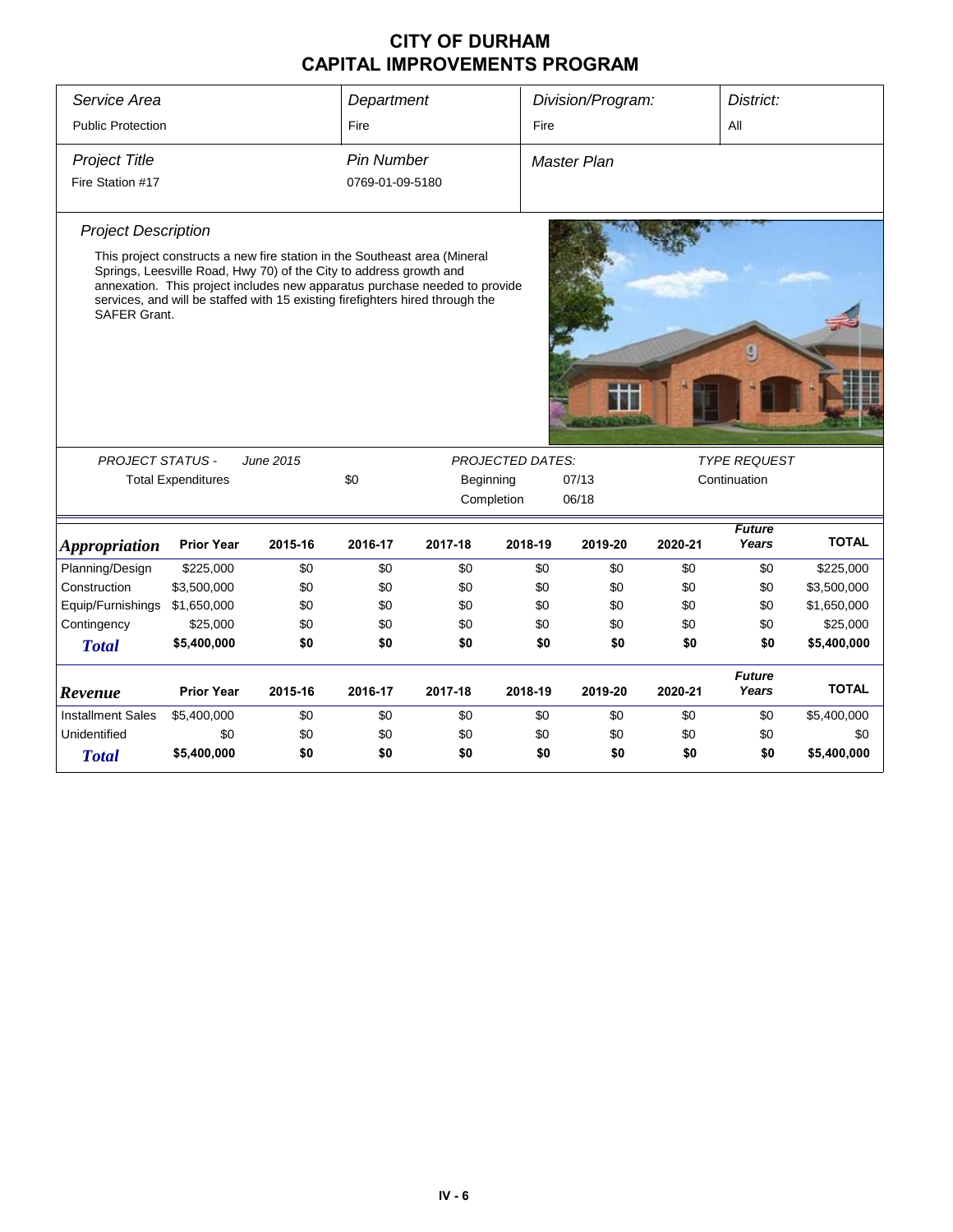| Service Area               |                           |                                                                                                                                                                                                             | Department        |                                                                                                                                                                                                                                             |                         | Division/Program:   |                              | District:                              |              |
|----------------------------|---------------------------|-------------------------------------------------------------------------------------------------------------------------------------------------------------------------------------------------------------|-------------------|---------------------------------------------------------------------------------------------------------------------------------------------------------------------------------------------------------------------------------------------|-------------------------|---------------------|------------------------------|----------------------------------------|--------------|
| <b>Public Protection</b>   |                           |                                                                                                                                                                                                             | Fire              |                                                                                                                                                                                                                                             |                         |                     |                              | 4                                      |              |
| <b>Project Title</b>       |                           |                                                                                                                                                                                                             | <b>Pin Number</b> |                                                                                                                                                                                                                                             |                         | <b>Master Plan</b>  |                              |                                        |              |
| Fire Station #18           |                           |                                                                                                                                                                                                             |                   |                                                                                                                                                                                                                                             |                         |                     |                              |                                        |              |
| <b>Project Description</b> |                           |                                                                                                                                                                                                             |                   |                                                                                                                                                                                                                                             |                         |                     |                              |                                        |              |
|                            |                           | needed for coverage in the southern area of the City where the 751<br>come from the proposed Station 18 response area. In addition a large<br>within the city limits. FY16 funding is for land acquisition. |                   | In alignment with the City's Strategic Plan (Goals 2&4), a new Fire Station is<br>annexations are taking place. Three of the last five annexation impact studies<br>percentage of the proposed response area for Station 18 already resides |                         | Chadron Rd          | Chapparal Dr<br>Kentington D | Fayesterine<br>James Russ Dr<br>elsure |              |
| <b>PROJECT STATUS -</b>    |                           | June 2015                                                                                                                                                                                                   |                   |                                                                                                                                                                                                                                             | <b>PROJECTED DATES:</b> |                     |                              | <b>TYPE REQUEST</b>                    |              |
|                            | <b>Total Expenditures</b> |                                                                                                                                                                                                             | \$0               | Beginning                                                                                                                                                                                                                                   |                         | 07/15<br><b>New</b> |                              |                                        |              |
|                            |                           |                                                                                                                                                                                                             |                   | Completion                                                                                                                                                                                                                                  |                         | 06/21               |                              |                                        |              |
| <b>Appropriation</b>       | <b>Prior Year</b>         | 2015-16                                                                                                                                                                                                     | 2016-17           | 2017-18                                                                                                                                                                                                                                     | 2018-19                 | 2019-20             | 2020-21                      | <b>Future</b><br>Years                 | <b>TOTAL</b> |
| Planning/Design            | \$0                       | \$0                                                                                                                                                                                                         | \$0               | \$0                                                                                                                                                                                                                                         | \$0                     | \$0                 | \$0                          | \$0                                    | \$0          |
| Land                       | \$0                       | \$1,000,000                                                                                                                                                                                                 | \$0               | \$0                                                                                                                                                                                                                                         | \$0                     | \$0                 | \$0                          | \$0                                    | \$1,000,000  |
| Construction               | \$0                       | \$0                                                                                                                                                                                                         | \$0               | \$0                                                                                                                                                                                                                                         | \$0                     | \$0                 | \$3,212,202                  | \$3,308,568                            | \$6,520,770  |
| Equip/Furnishings          | \$0                       | \$0                                                                                                                                                                                                         | \$0               | \$0                                                                                                                                                                                                                                         | \$0                     | \$0                 | \$0                          | \$0                                    | \$0          |
| <b>Total</b>               | \$0                       | \$1,000,000                                                                                                                                                                                                 | \$0               | \$0                                                                                                                                                                                                                                         | \$0                     |                     | \$0 \$3,212,202              | \$3,308,568                            | \$7,520,770  |
| Revenue                    | <b>Prior Year</b>         | 2015-16                                                                                                                                                                                                     | 2016-17           | 2017-18                                                                                                                                                                                                                                     | 2018-19                 | 2019-20             | 2020-21                      | <b>Future</b><br>Years                 | <b>TOTAL</b> |
| <b>Installment Sales</b>   | \$0                       | \$1,000,000                                                                                                                                                                                                 | \$0               | \$0                                                                                                                                                                                                                                         | \$0                     | \$0                 | \$0                          | \$0                                    | \$1,000,000  |
| Unidentified               | \$0                       | \$0                                                                                                                                                                                                         | \$0               | \$0                                                                                                                                                                                                                                         | \$0                     | \$0                 | \$3,212,202                  | \$3,308,568                            | \$6,520,770  |
| <b>Total</b>               | \$0                       | \$1,000,000                                                                                                                                                                                                 | \$0               | \$0                                                                                                                                                                                                                                         | \$0                     |                     | \$0 \$3,212,202              | \$3,308,568                            | \$7,520,770  |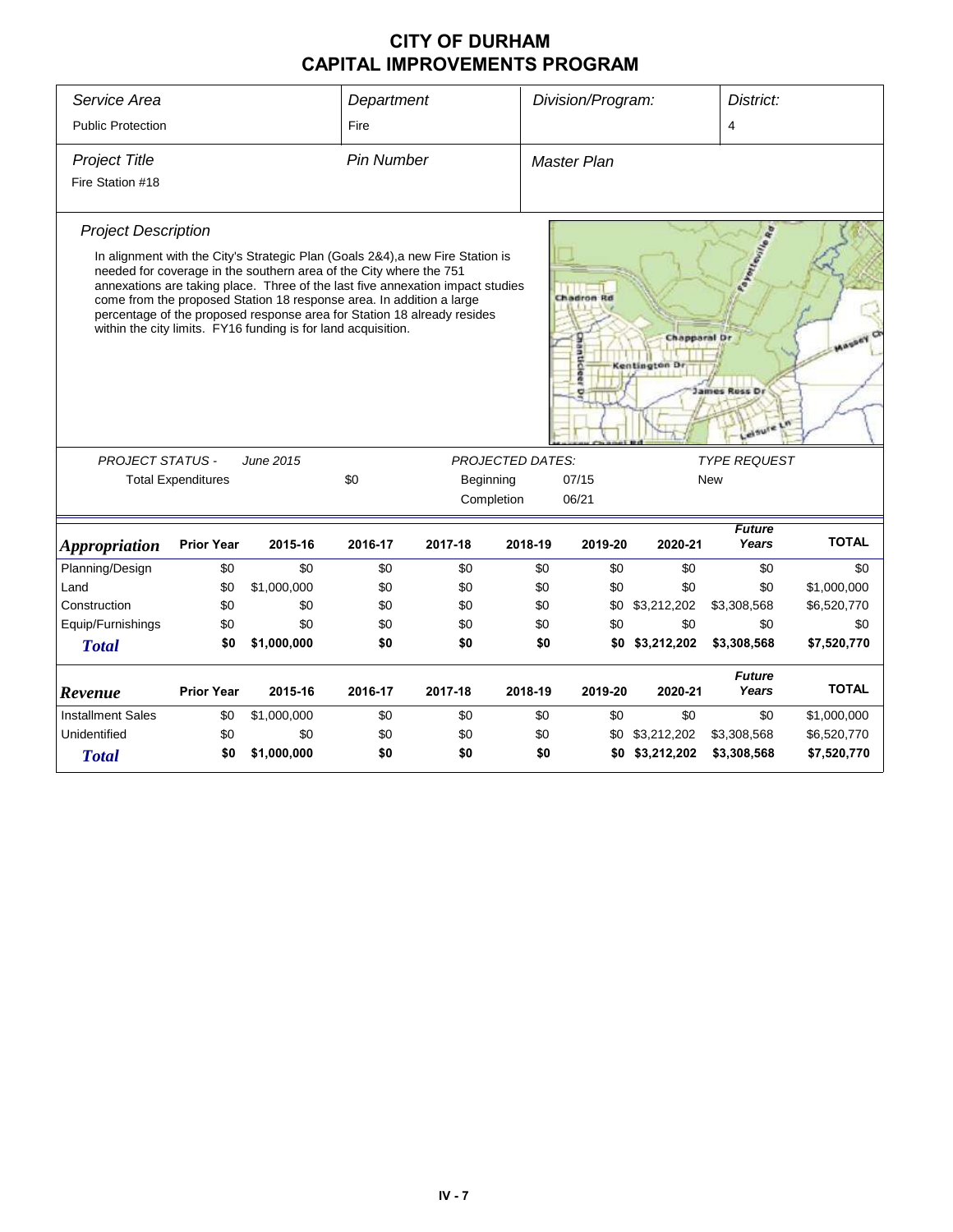| Service Area                |                                                                                                                                                          |             | Division/Program:<br>District:<br>Department |           |                         |                    |              |                        |              |
|-----------------------------|----------------------------------------------------------------------------------------------------------------------------------------------------------|-------------|----------------------------------------------|-----------|-------------------------|--------------------|--------------|------------------------|--------------|
| <b>Public Protection</b>    |                                                                                                                                                          |             | <b>General Services</b>                      |           |                         |                    |              | 1                      |              |
| <b>Project Title</b>        |                                                                                                                                                          |             | <b>Pin Number</b>                            |           |                         | <b>Master Plan</b> |              |                        |              |
| Fire Station #9             |                                                                                                                                                          |             | 0842-01-18-1935                              |           |                         |                    |              |                        |              |
| <b>Project Description</b>  |                                                                                                                                                          |             |                                              |           |                         |                    |              |                        |              |
|                             | This project relocates the existing Fire Station #9 from E. Club Blvd. The three                                                                         |             |                                              |           |                         |                    |              |                        |              |
|                             | bay station will accomodate four additional firefighters. The firefighters and<br>apparatus from the current station #9 will relocate to the new sation. |             |                                              |           |                         |                    |              |                        |              |
|                             |                                                                                                                                                          |             |                                              |           |                         |                    |              |                        |              |
| <b>PROJECT STATUS -</b>     |                                                                                                                                                          | June 2015   |                                              |           | <b>PROJECTED DATES:</b> | 06/08              |              | <b>TYPE REQUEST</b>    |              |
|                             | <b>Total Expenditures</b>                                                                                                                                | \$4,074,522 |                                              | Beginning | Completion              | 06/16              | Continuation |                        |              |
| <i><b>Appropriation</b></i> | <b>Prior Year</b>                                                                                                                                        | 2015-16     | 2016-17                                      | 2017-18   | 2018-19                 | 2019-20            | 2020-21      | <b>Future</b><br>Years | <b>TOTAL</b> |
| Planning/Design             | \$180,354                                                                                                                                                | \$0         | \$0                                          | \$0       | \$0                     | \$0                | \$0          | \$0                    | \$180,354    |
| Land                        | \$150,000                                                                                                                                                | \$0         | \$0                                          | \$0       | \$0                     | \$0                | \$0          | \$0                    | \$150,000    |
| Construction                | \$2,945,915                                                                                                                                              | \$0         | \$0                                          | \$0       | \$0                     | \$0                | \$0          | \$0                    | \$2,945,915  |
| Equip/Furnishings           | \$862,000                                                                                                                                                | \$0         | \$0                                          | \$0       | \$0                     | \$0                | \$0          | \$0                    | \$862,000    |
| Contingency                 | \$183,331                                                                                                                                                | \$0         | \$0                                          | \$0       | \$0                     | \$0                | \$0          | \$0                    | \$183,331    |
| <b>Total</b>                | \$4,321,600                                                                                                                                              | \$0         | \$0                                          | \$0       | \$0                     | \$0                | \$0          | \$0                    | \$4,321,600  |
| Revenue                     | <b>Prior Year</b>                                                                                                                                        | 2015-16     | 2016-17                                      | 2017-18   | 2018-19                 | 2019-20            | 2020-21      | <b>Future</b><br>Years | <b>TOTAL</b> |
| Pay-As-You-Go               | \$0                                                                                                                                                      | \$0         | \$0                                          | \$0       | \$0                     | \$0                | \$0          | \$0                    | \$0          |
| <b>GOB Authorized</b>       | \$0                                                                                                                                                      | \$0         | \$0                                          | \$0       | \$0                     | \$0                | \$0          | \$0                    | \$0          |
| <b>GOB Unauthorize</b>      | \$0                                                                                                                                                      | \$0         | \$0                                          | \$0       | \$0                     | \$0                | \$0          | \$0                    | \$0          |
| <b>Rev Authorized</b>       | \$0                                                                                                                                                      | \$0         | \$0                                          | \$0       | \$0                     | \$0                | \$0          | \$0                    | \$0          |
| <b>Rev Unauthorized</b>     | \$0                                                                                                                                                      | \$0         | \$0                                          | \$0       | \$0                     | \$0                | \$0          | \$0                    | \$0          |
| <b>Installment Sales</b>    | \$4,321,600                                                                                                                                              | \$0         | \$0                                          | \$0       | \$0                     | \$0                | \$0          | \$0                    | \$4,321,600  |
| <b>Impact Fees</b>          | \$0                                                                                                                                                      | \$0         | \$0                                          | \$0       | \$0                     | \$0                | \$0          | \$0                    | \$0          |
| Intergovernmental           | \$0                                                                                                                                                      | \$0         | \$0                                          | \$0       | \$0                     | \$0                | \$0          | \$0                    | \$0          |
| Other                       | \$0                                                                                                                                                      | \$0         | \$0                                          | \$0       | \$0                     | \$0                | \$0          | \$0                    | \$0          |
| Unidentified                | \$0                                                                                                                                                      | \$0         | \$0                                          | \$0       | \$0                     | \$0                | \$0          | \$0                    | \$0          |
| <b>Total</b>                | \$4,321,600                                                                                                                                              | \$0         | \$0                                          | \$0       | \$0                     | \$0                | \$0          | \$0                    | \$4,321,600  |
| <b>Operating</b>            | <b>Prior Year</b>                                                                                                                                        | 2015-16     | 2016-17                                      | 2017-18   | 2018-19                 | 2019-20            | 2020-21      | <b>Future</b><br>Years | <b>TOTAL</b> |
| <b>Capital Outlay</b>       | \$0                                                                                                                                                      | \$0         | \$0                                          | \$0       | \$0                     | \$0                | \$0          | \$0                    | \$0          |
| Maint/Operations            | \$0                                                                                                                                                      | \$0         | \$0                                          | \$0       | \$0                     | \$0                | \$0          | \$0                    | \$0          |
| Personnel                   | \$0                                                                                                                                                      | \$0         | \$0                                          | \$0       | \$0                     | \$0                | \$0          | \$0                    | \$0          |
| <b>Total</b>                | \$0                                                                                                                                                      | \$0         | \$0                                          | \$0       | \$0                     | \$0                | \$0          | \$0                    | \$0          |